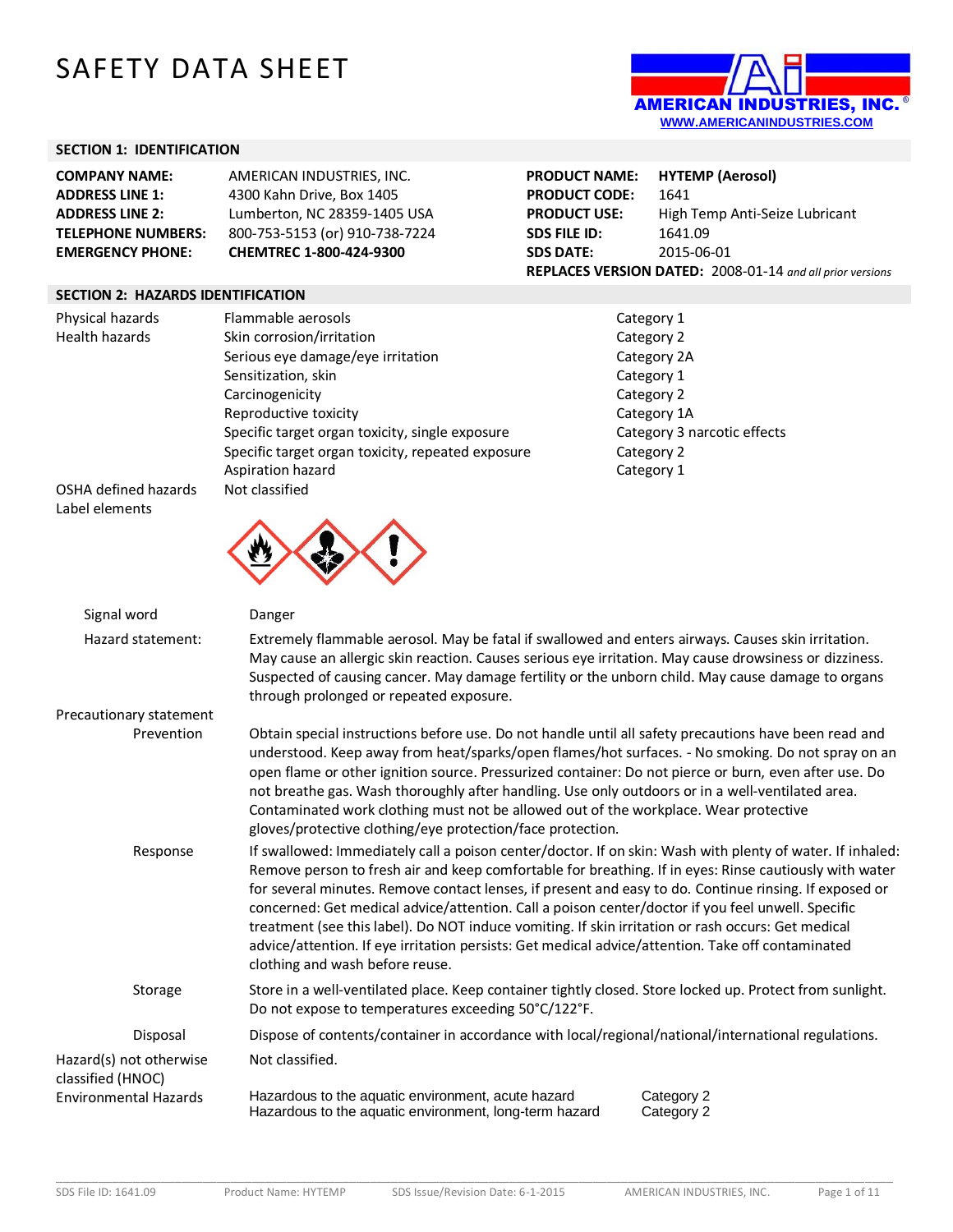| Supplemental Information |                                                                      |
|--------------------------|----------------------------------------------------------------------|
| Hazard statement         | Toxic to aquatic life. Toxic to aquatic life with long last effects. |
| Prevention               | Avoid release to the environment.                                    |
| Response                 | Collect spillage.                                                    |
|                          |                                                                      |

66.56% of the mixture consists of component(s) of unknown acute hazards to the aquatic environment. 66.56% of the mixture consists of component(s) of unknown long-term hazards to the aquatic environment

#### **SECTION 3: COMPOSITION/INFORMATION ON INGREDIENTS**

| <b>Mixtures</b>                          |               |            |
|------------------------------------------|---------------|------------|
| Chemical name                            | CAS number    | %          |
| Acetone                                  | $67 - 64 - 1$ | $20 - 40$  |
| <b>Butane</b>                            | 106-97-8      | $20 - 40$  |
| Aliphatic Petroleum Solvent              | 64742-89-8    | $10 - 20$  |
| Propane                                  | 74-98-6       | $10 - 20$  |
| Magnesium Silicate                       | 14807-96-6    | $2.5 - 10$ |
| n-Heptane                                | 142-82-5      | $2.5 - 10$ |
| Toluene                                  | 108-88-3      | $2.5 - 10$ |
| Cyclohexane                              | 110-82-7      | $0.1 - 1$  |
| Methyl Ethyl Ketoxime                    | $96 - 29 - 7$ | $0.1 - 1$  |
| n-Hexane                                 | 110-54-3      | $0.1 - 1$  |
| Other components below reportable levels |               | 10-20      |

\*Designates that a specific chemical identity and/or percentage of composition has been withheld as a trade secret.

#### **SECTION 4: FIRST AID MEASURES**

| Inhalation                                                                   | Remove victim to fresh air and keep at rest in a position comfortable for breathing. Call a POISON<br>CENTER or doctor/physician if you feel unwell.                                                                                          |
|------------------------------------------------------------------------------|-----------------------------------------------------------------------------------------------------------------------------------------------------------------------------------------------------------------------------------------------|
| Skin contact                                                                 | Remove contaminated clothing. Wash off with soap and plenty of water. If skin irritation or rash<br>occurs: Get medical advice/attention. For minor skin contact, avoid spreading material on<br>unaffected skin.                             |
| Eye contact                                                                  | Immediately flush eyes with plenty of water for at least 15 minutes. Remove contact lenses, if<br>present and easy to do. Continue rinsing. Get medical attention if irritation develops and persists.                                        |
| Ingestion                                                                    | Call a physician or poison control center immediately. Rinse mouth. Do not induce vomiting. If<br>vomiting occurs, keep head low so that stomach content doesn't get into the lungs. Aspiration may<br>cause pulmonary edema and pneumonitis. |
| Most important<br>symptoms/effects, acute and<br>delayed                     | Irritation of eyes and mucous membranes. May cause allergic skin reaction. Prolonged exposure may<br>cause chronic effects. May cause drowsiness or dizziness.                                                                                |
| Indication of immediate<br>medical attention and special<br>treatment needed | Provide general supportive measures and treat symptomatically. Keep victim under observation.<br>Symptoms may be delayed.                                                                                                                     |
| General information                                                          | Ensure that medical personnel are aware of the material(s) involved, and take precautions to<br>protect themselves. IF exposed or concerned: Get medical advice/attention. Wash contaminated<br>clothing before reuse.                        |

# **SECTION 5: FIRE-FIGHTING MEASURES**

| Suitable extinguishing media                                        | Powder. Alcohol resistant foam. Carbon dioxide (CO2).                                                                                                              |
|---------------------------------------------------------------------|--------------------------------------------------------------------------------------------------------------------------------------------------------------------|
| Unsuitable extinguishing<br>media                                   | None known.                                                                                                                                                        |
| Specific hazards arising from<br>the chemical                       | Contents under pressure. Pressurized container may explode when exposed to heat or flame.                                                                          |
| Special protective equipment<br>and precautions for<br>firefighters | Firefighters must use standard protective clothing including flame retardant coat, helmet with face<br>shield, gloves, rubber boots, and in enclosed spaces, SCBA. |
| Fire-fighting                                                       | Move containers from fire area if you can do so without risk. Containers should be cooled with                                                                     |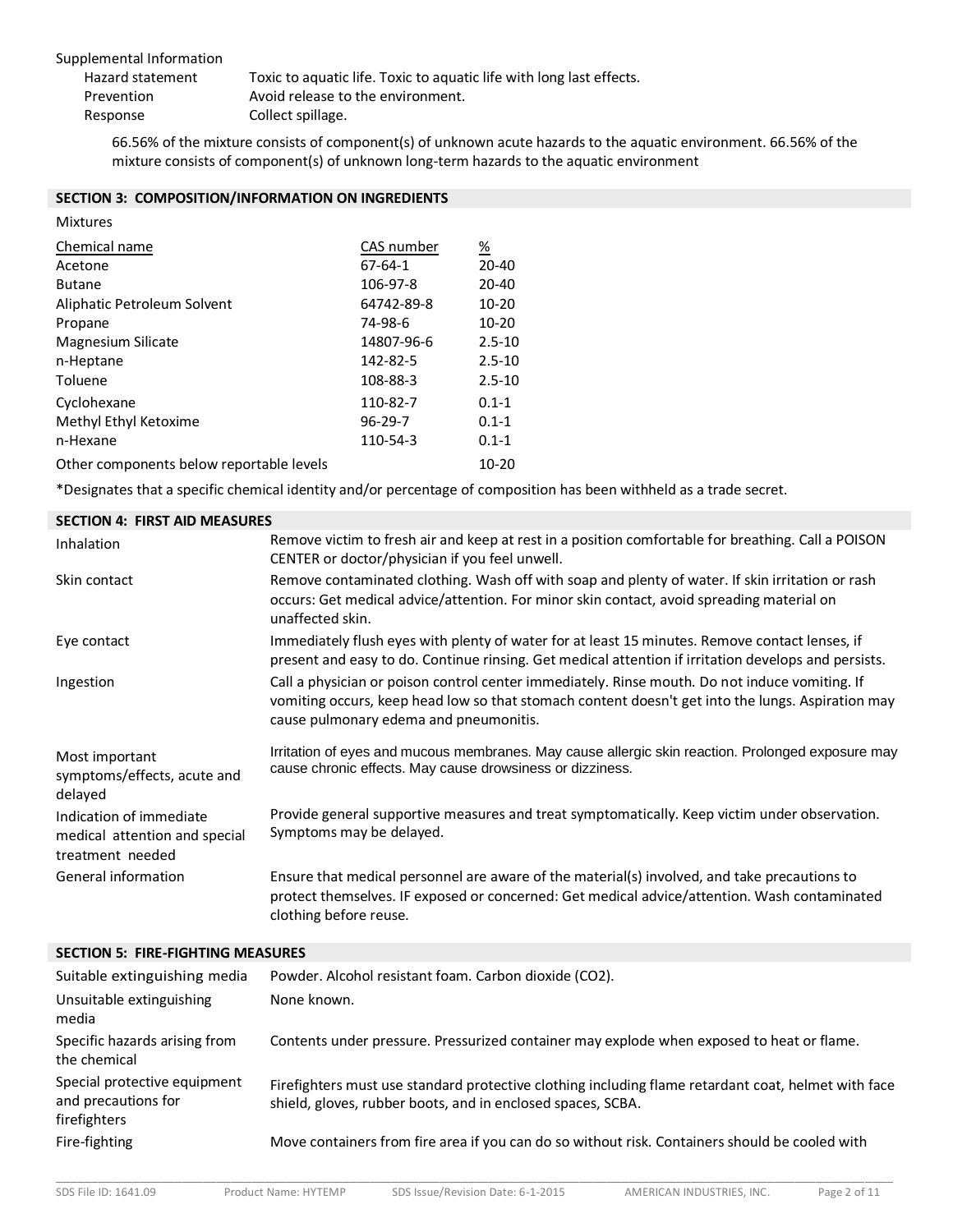| equipment/instructions | water to prevent vapor pressure build up. For massive fire in cargo area, use unmanned hose<br>holder or monitor nozzles, if possible. If not, withdraw and let fire burn out.                                                                                          |
|------------------------|-------------------------------------------------------------------------------------------------------------------------------------------------------------------------------------------------------------------------------------------------------------------------|
| Specific methods.      | Use standard firefighting procedures and consider the hazards of other involved materials. Move<br>container from fire area if it can be done without risk. Use water spray to cool unopened<br>containers. In the event of fire and/or explosion do not breathe fumes. |

# **SECTION 6: ACCIDENTAL RELEASE MEASURES**

| Personal precautions,<br>protective equipment and<br>emergency procedures | Keep unnecessary personnel away. Keep people away from and upwind of spill/leak. Keep out of<br>low areas. Wear appropriate personal protective equipment. Do not touch damaged containers or<br>spilled material unless wearing appropriate protective clothing. Avoid breathing gas. Ventilate<br>closed spaces before entering them. Local authorities should be advised if significant spillages<br>cannot be contained. For personal protection, see section 8 of the MSDS.                                                           |
|---------------------------------------------------------------------------|--------------------------------------------------------------------------------------------------------------------------------------------------------------------------------------------------------------------------------------------------------------------------------------------------------------------------------------------------------------------------------------------------------------------------------------------------------------------------------------------------------------------------------------------|
| Methods and materials for<br>containment and cleaning up                  | Refer to attached safety data sheets and/or instructions for use. Eliminate all ignition sources (no<br>smoking, flares, sparks, or flames in immediate area). Keep combustibles (wood, paper, oil, etc.)<br>away from spilled material. Stop leak if you can do so without risk. Move the cylinder to a safe and<br>open area if the leak is irreparable. Isolate area until gas has dispersed. Collect spillage. Prevent<br>entry into waterways, sewer, basements or confined areas. For waste disposal, see section 13 of<br>the MSDS. |
| Environmental precautions                                                 | Avoid release to the environment. Contact local authorities in case of spillage to drain/aquatic<br>environment. Prevent further leakage or spillage if safe to do so. Do not contaminate water. Avoid<br>discharge into drains, water courses or onto the ground.                                                                                                                                                                                                                                                                         |

#### **SECTION 7: HANDLING AND STORAGE**

| Precautions for safe handling                                   | Obtain special instructions before use. Do not handle until all safety precautions have been read<br>and understood. Pressurized container: Do not pierce or burn, even after use. Do not use if spray<br>button is missing or defective. Do not spray on a naked flame or any other incandescent material.<br>Do not smoke while using or until sprayed surface is thoroughly dry. Do not cut, weld, solder, drill,<br>grind, or expose containers to heat, flame, sparks, or other sources of ignition. All equipment used<br>when handling the product must be grounded. Do not re-use empty containers. Do not breathe gas.<br>Avoid contact with skin. Avoid contact with eyes. Avoid contact during pregnancy/while nursing.<br>Avoid prolonged exposure. Use only in well-ventilated areas. Use personal protective equipment as<br>required. Observe good industrial hygiene practices. When using, do not eat, drink or smoke. Wash<br>hands thoroughly after handling. Do not empty into drains. |
|-----------------------------------------------------------------|------------------------------------------------------------------------------------------------------------------------------------------------------------------------------------------------------------------------------------------------------------------------------------------------------------------------------------------------------------------------------------------------------------------------------------------------------------------------------------------------------------------------------------------------------------------------------------------------------------------------------------------------------------------------------------------------------------------------------------------------------------------------------------------------------------------------------------------------------------------------------------------------------------------------------------------------------------------------------------------------------------|
| Conditions for safe storage,<br>including any incompatibilities | Store locked up. Pressurized container. Protect from sunlight and do not expose to temperatures<br>exceeding 50°C/122 °F. Do not puncture, incinerate or crush. Do not handle or store near an open<br>flame, heat or other sources of ignition. This material can accumulate static charge which may<br>cause spark and become an ignition source. Store away from incompatible materials (see Section<br>10 of the MSDS). Level 3 Aerosol.                                                                                                                                                                                                                                                                                                                                                                                                                                                                                                                                                               |

#### **SECTION 8: EXPOSURE CONTROLS/PERSONAL PROTECTION**

| Occupational exposure limits                                     |             |                        |
|------------------------------------------------------------------|-------------|------------------------|
| US OSHA Table Z-4 Limits for Air contaminants (29 CFR 1910.1000) |             |                        |
| Components                                                       | <b>Type</b> | Value                  |
| Acetone (CAS 67-64-1)                                            | <b>PEL</b>  | 2400 mg/m3<br>1000 ppm |
| Cyclohexane (CAS 110-82-7)                                       | <b>PEL</b>  | 1050 mg/m3<br>300 ppm  |
| n-Heptane (CAS 142-82-5)                                         | <b>PEL</b>  | 2000 mg/m3<br>500 ppm  |
| n-Hexane (CAS 110-54-3)                                          | <b>PEL</b>  | 1800 mg/m3<br>500 ppm  |
| Propane (CAS 74-98-6)                                            | <b>PEL</b>  | 1800 mg/m3<br>1000 ppm |
| US OSHA Table Z-2 (29 CFR 1910.1000)                             |             |                        |
| Components                                                       | Type        | Value                  |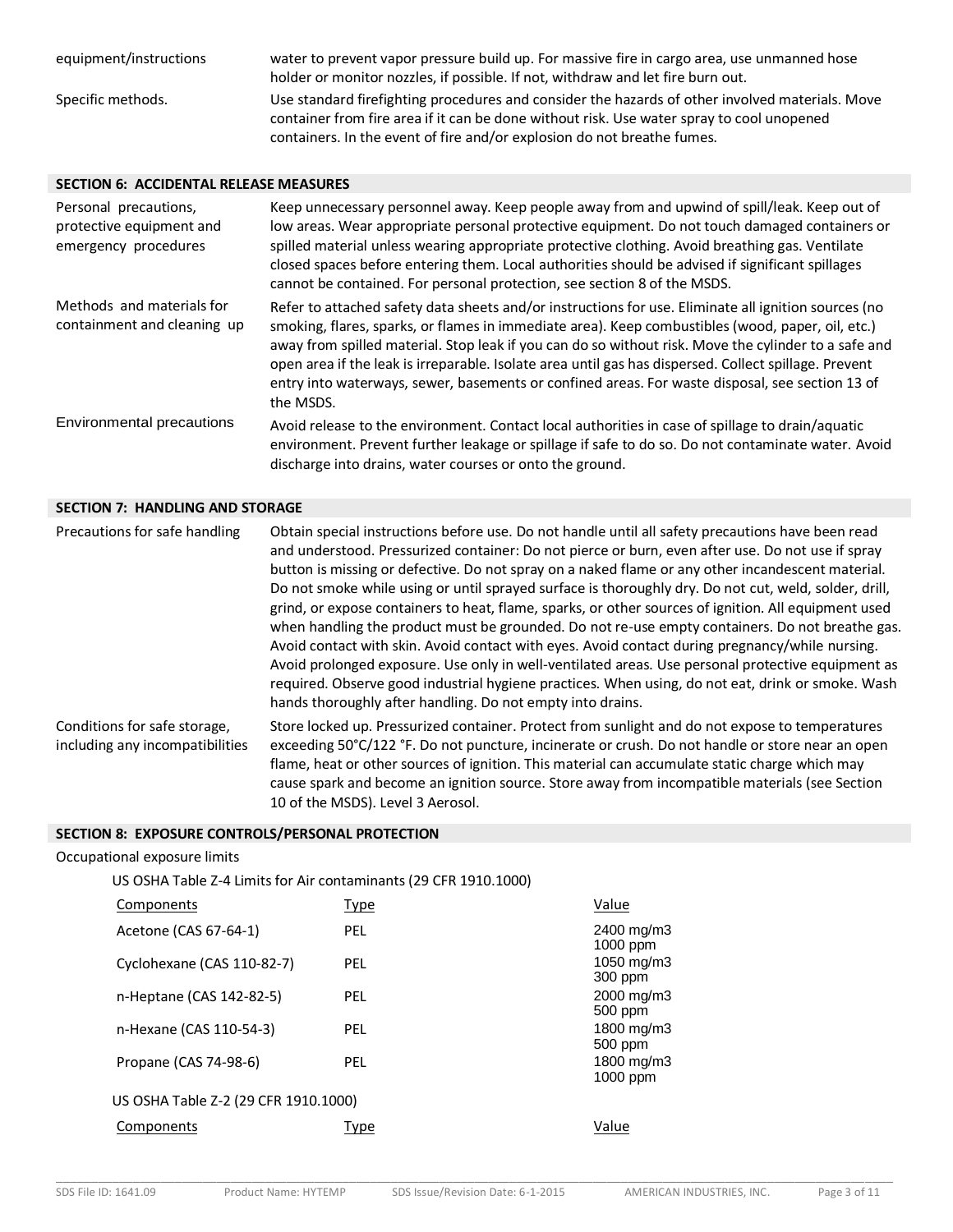| Toluene (CAS 108-88-3)                                       | Ceiling<br><b>TWA</b>    | 300 ppm<br>200 ppm                                          |                           |
|--------------------------------------------------------------|--------------------------|-------------------------------------------------------------|---------------------------|
| US OSHA Table Z-3 (29 CRF 1910.1000)                         |                          |                                                             |                           |
| Components                                                   | <u>Type</u>              | Value                                                       | Form                      |
| Magnesium Silicate (CAS<br>14807-96-6)                       | <b>TWA</b>               | $0.3$ mg/m $3$<br>$0.1$ mg/m3<br>20 millions of<br>Particle | Total dust.<br>Respirable |
|                                                              |                          | 2.4 millions of<br>particle                                 | Respirable                |
| ACGIH                                                        |                          |                                                             |                           |
| Components                                                   | <b>Type</b>              | Value                                                       |                           |
| Aliphalic Petroleum Solvent                                  | <b>TWA</b>               | 400 ppm                                                     |                           |
| (CAS 64742-89-8)                                             |                          |                                                             |                           |
| US ACGIH Threshold Limit Values                              |                          |                                                             |                           |
| Components                                                   | <u>Type</u>              | Value                                                       | <b>Form</b>               |
| Acetone (CAS 67-64-1)                                        | <b>STEL</b>              | 750 ppm                                                     |                           |
|                                                              | <b>TWA</b>               | 500 ppm                                                     |                           |
| Cyclohexane (CAS 110-82-7)                                   | <b>TWA</b>               | 100 ppm                                                     |                           |
| Magnesium Silicate                                           | <b>TWA</b>               | 2 mg/m3                                                     | Respirable fraction.      |
| (CAS 14807-96-6)                                             |                          |                                                             |                           |
| n-Heptane (CAS 142-82-5)                                     | <b>STEL</b>              | 500 ppm                                                     |                           |
|                                                              | <b>TWA</b>               | 400 ppm                                                     |                           |
| n-Hexane (CAS 110-54-3)                                      | <b>TWA</b><br><b>TWA</b> | 50 ppm                                                      |                           |
| Toluene (CAS 108-88-3)                                       |                          | 20 ppm                                                      |                           |
| US NIOSH: Pocket Guide to Chemical Hazards                   |                          |                                                             |                           |
| Components                                                   | <u>Type</u>              | Value                                                       | <b>Form</b>               |
|                                                              | <b>TWA</b>               | 590 mg/m3                                                   |                           |
| Acetone (CAS 67-64-1)                                        |                          | 250 ppm                                                     |                           |
| Butane (CAS 106-97-8)                                        | <b>TWA</b>               | 1900 mg/m3                                                  |                           |
|                                                              |                          | 800 ppm                                                     |                           |
| Cyclohexane (CAS 110-82-7)                                   | <b>TWA</b>               | 1050 mg/m3                                                  |                           |
|                                                              |                          | 300 ppm                                                     |                           |
| Magnesium Silicate                                           | <b>TWA</b>               | 2 mg/m3                                                     | Respirable.               |
| (CAS 14807-96-6)                                             |                          |                                                             |                           |
| n-Heptane (CAS 142-82-5)                                     | Ceiling                  | 1800 mg/m3                                                  |                           |
|                                                              |                          | 440 ppm                                                     |                           |
|                                                              | <b>TWA</b>               | 350 mg/m3                                                   |                           |
|                                                              |                          | 85 ppm                                                      |                           |
| n-Hexane (CAS 110-54-3)                                      | <b>TWA</b>               | 180 mg/m3                                                   |                           |
|                                                              |                          | 50 ppm                                                      |                           |
| Propane (CAS 74-98-6)                                        | <b>TWA</b>               | 1800 mg/m3                                                  |                           |
|                                                              |                          | 1000 ppm                                                    |                           |
| Toluene (CAS 108-88-3                                        | <b>STEL</b>              | 560 mg/m3                                                   |                           |
|                                                              |                          | 150 ppm                                                     |                           |
|                                                              |                          | 375 mg/m3                                                   |                           |
|                                                              | <b>TWA</b>               | 100 ppm                                                     |                           |
| US AIHA Workplace Environmental Exposure Level (WEEL) Guides |                          |                                                             |                           |
| Components                                                   | <b>Type</b>              | Value                                                       |                           |
|                                                              |                          |                                                             |                           |
| Methyl Ethyl Ketoxime<br>(CAS 96-29-7)                       | <b>TWA</b>               | 36 mg/m3<br>10 ppm                                          |                           |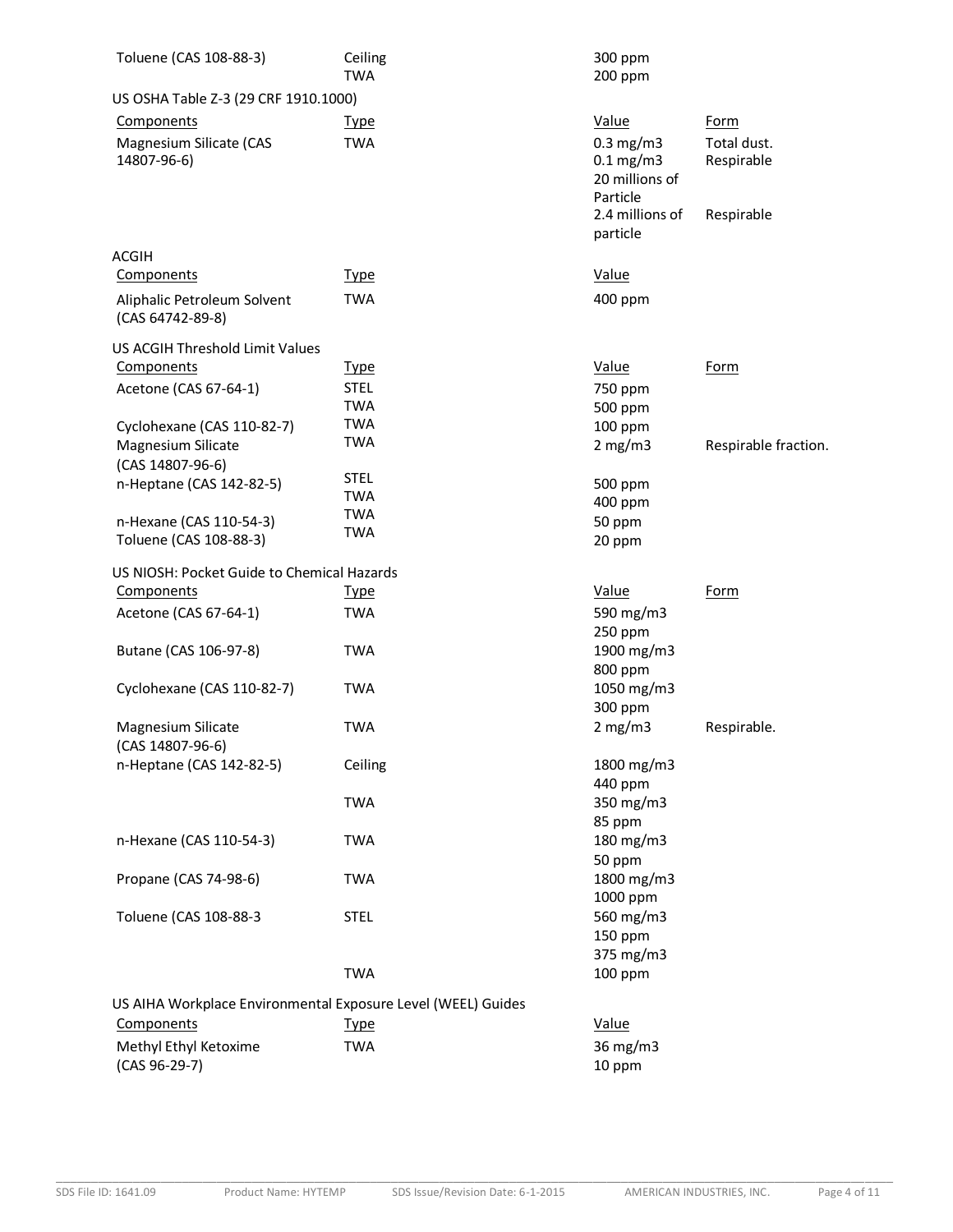#### Biological limit values

ACGIH Biological Exposure Indices

| Components              | Value               | Determinant                           | Specimen            | <b>Sampling Time</b> |
|-------------------------|---------------------|---------------------------------------|---------------------|----------------------|
| Acetone (CAS 67-64-1)   | 50 mg/l             | Acetone                               | Urine               | $\ast$               |
| n-Hexane (CAS 110-54-3) | $0.4 \text{ mg/l}$  | 2,5-Hexanedion,<br>without hydrolysis | Urine               | $\ast$               |
| Toluene (CAS 108-88-3)  | $0.3 \text{ mg/g}$  | o-Cresol, with<br><b>Hydrolysis</b>   | Creatinine in urine | $\ast$               |
|                         | $0.03 \text{ mg/l}$ | Toluene                               | Urine               | $\ast$               |
|                         | $0.02 \text{ mg/l}$ | Toluene                               | <b>Blood</b>        | $\ast$               |

\* - For sampling details, please see the source document.

#### Exposure guidelines

| US - California OELs: Skin designation            |                                                           |
|---------------------------------------------------|-----------------------------------------------------------|
|                                                   | n-Hexane (CAS 110-54-3) Can be absorbed through the skin. |
|                                                   | Toluene (CAS 108-88-3) Can be absorbed through the skin.  |
| US - Minnesota Haz Subs: Skin designation applies |                                                           |
|                                                   | Toluene (CAS 108-88-3) Skin designation applies.          |
| US ACGIH Threshold Limit Values: Skin designation |                                                           |
|                                                   | n-Hexane (CAS 110-54-3) Can be absorbed through the skin. |
|                                                   |                                                           |
| ariate engineering controle:                      | <u>Good general ventilation (tynically 10 :</u>           |

Appropriate engineering controls: Good general ventilation (typically 10 air changes per hour) should be used. Ventilation rates should be matched to conditions. If applicable, use process enclosures, local exhaust ventilation, or other engineering controls to maintain airborne levels below recommended exposure limits. If exposure limits have not been established, maintain airborne levels to an acceptable level. Provide eyewash station.

#### Individual protection measures, such as personal protective equipment

| Eye/face protection<br>Hand protection<br>Other skin protection<br>Respiratory protection | Wear eye/face protection. Wear safety glasses with side shields (or goggles).<br>Wear protective gloves.<br>Wear appropriate chemical resistant clothing.<br>If permissible levels are exceeded use NIOSH mechanical filter / organic vapor cartridge<br>or an air-supplied respirator.                                                                                                                        |
|-------------------------------------------------------------------------------------------|----------------------------------------------------------------------------------------------------------------------------------------------------------------------------------------------------------------------------------------------------------------------------------------------------------------------------------------------------------------------------------------------------------------|
| Thermal hazards<br>General hygiene considerations:                                        | Wear appropriate thermal protective clothing, when necessary.<br>When using, do not eat, drink or smoke. Always observe good personal hygiene<br>measures, such as washing after handling the material and before eating, drinking,<br>and/or smoking. Routinely wash work clothing and protective equipment to remove<br>contaminants. Contaminated work clothing should not be allowed out of the workplace. |

## **SECTION 9: PHYSICAL AND CHEMICAL PROPERTIES**

| Appearance        | Liquid                                            |
|-------------------|---------------------------------------------------|
| Physical state    | Gas                                               |
| Form              | Aerosol                                           |
| Color             | <b>Black</b>                                      |
| Flash point       | $-156.00$ °F ( $-104.44$ °C) Propellant estimated |
| Odor              | Solvent                                           |
| рH                | Not available                                     |
| Solubility(ies)   | Not available                                     |
| Vapor density     | Not available                                     |
| Vapor pressure    | 50 psig @70F estimated                            |
| Viscosity         | Not available                                     |
| Other information |                                                   |
| Specific gravity  | 0.457 estimated                                   |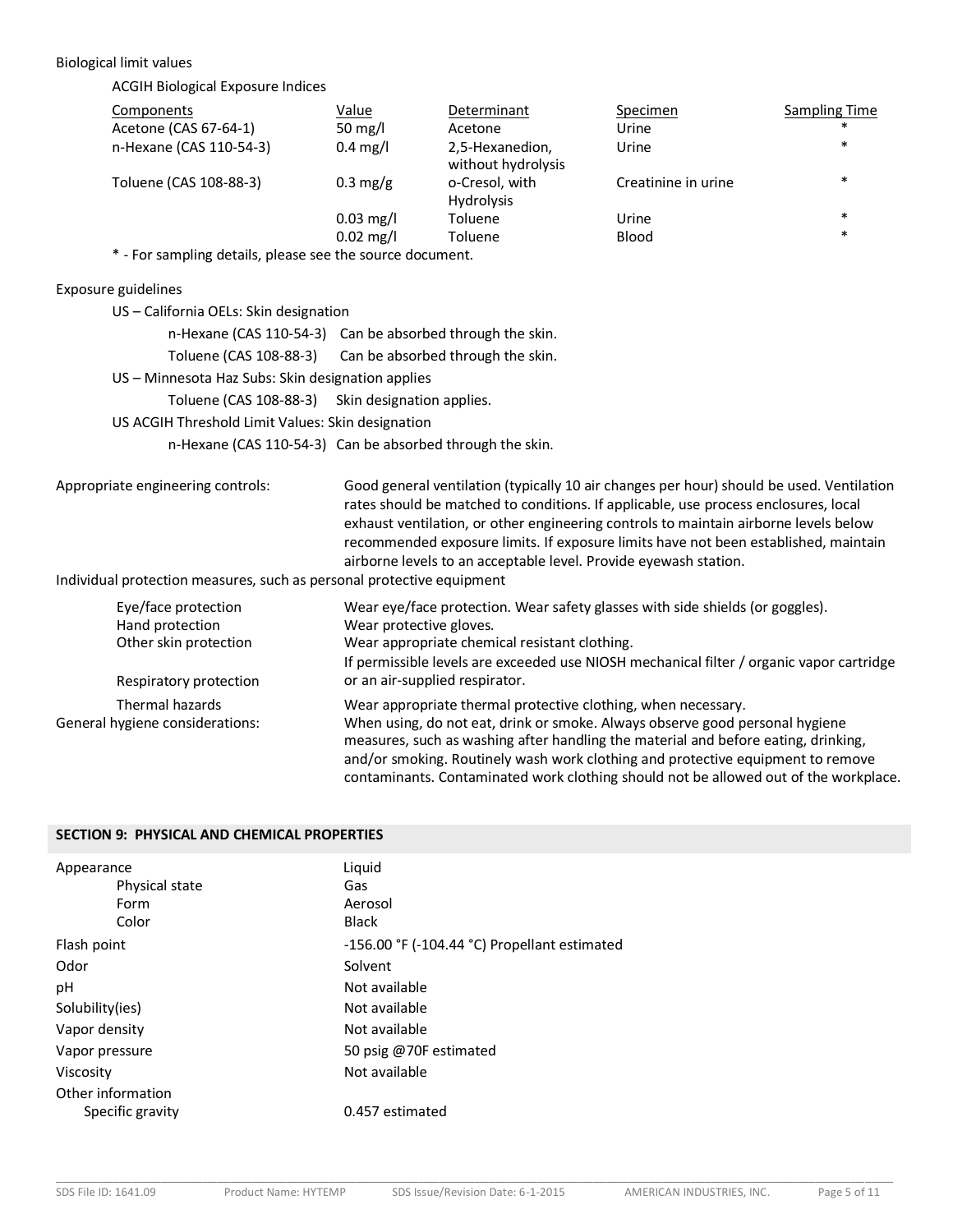| The product is stable and non-reactive under normal conditions of use, storage and<br>transport.<br>Material is stable under normal conditions.<br>Hazardous polymerization does not occur.<br>Avoid temperatures exceeding the flash point.<br>No hazardous decomposition products are known.<br>SECTION 11: TOXICOLOGICAL INFORMATION<br>Information on likely routes of exposure<br>May be fatal if swallowed and enters airways.<br>Ingestion<br>Inhalation<br>May be fatal if swallowed and enters airways. Prolonged inhalation may be harmful.<br>Narcotic effects. May cause damage to organs by inhalation.<br>Skin contact<br>Causes skin irritation. May cause an allergic skin reaction.<br>Eye contact<br>Causes serious eye irritation.<br>Symptoms of overexposure may be headache, dizziness, tiredness, nausea and vomiting.<br>Irritant effects.<br>May be fatal if swallowed and enters airways. Narcotic effects. May cause allergic skin<br>reaction.<br><b>Test Results</b><br><b>Species</b><br>Acute<br>Inhalation<br>LD50<br>Mouse<br>1450.3179 mg/l, 2 Hours, estimated<br>Oral<br>LD50<br>28426.2305 mg/kg, estimated<br>Wistar rat<br><b>Test Results</b><br><b>Species</b><br>Acute<br>Dermal<br>Rabbit<br>LD50<br>20000 mg/kg<br>20 ml/kg<br><b>Inhalation</b><br>76 mg/l, 4 Hours<br>LC50<br>Rat<br>50.1 mg/l, 8 Hours<br>Oral<br>3000 mg/kg<br>LD50<br>Mouse<br>Rabbit<br>5340 mg/kg<br>5800 mg/kg<br>Rat<br>Other<br>LD50<br>Mouse<br>1297 mg/kg<br>5500 mg/kg<br>Rat<br>Butane (CAS 106-97-8)<br>Acute<br>Inhalation<br><b>LC50</b><br>Mouse<br>680 mg/l, 2 Hours<br>658 mg/l, 4 Hours<br>Rat | <b>SECTION 10: STABILITY AND REACTIVITY</b>                                     |  |  |  |  |
|---------------------------------------------------------------------------------------------------------------------------------------------------------------------------------------------------------------------------------------------------------------------------------------------------------------------------------------------------------------------------------------------------------------------------------------------------------------------------------------------------------------------------------------------------------------------------------------------------------------------------------------------------------------------------------------------------------------------------------------------------------------------------------------------------------------------------------------------------------------------------------------------------------------------------------------------------------------------------------------------------------------------------------------------------------------------------------------------------------------------------------------------------------------------------------------------------------------------------------------------------------------------------------------------------------------------------------------------------------------------------------------------------------------------------------------------------------------------------------------------------------------------------------------------------------------------------------------------------------------------------------|---------------------------------------------------------------------------------|--|--|--|--|
|                                                                                                                                                                                                                                                                                                                                                                                                                                                                                                                                                                                                                                                                                                                                                                                                                                                                                                                                                                                                                                                                                                                                                                                                                                                                                                                                                                                                                                                                                                                                                                                                                                 | Reactivity                                                                      |  |  |  |  |
|                                                                                                                                                                                                                                                                                                                                                                                                                                                                                                                                                                                                                                                                                                                                                                                                                                                                                                                                                                                                                                                                                                                                                                                                                                                                                                                                                                                                                                                                                                                                                                                                                                 | Chemical stability                                                              |  |  |  |  |
|                                                                                                                                                                                                                                                                                                                                                                                                                                                                                                                                                                                                                                                                                                                                                                                                                                                                                                                                                                                                                                                                                                                                                                                                                                                                                                                                                                                                                                                                                                                                                                                                                                 | Possibility of hazardous reactions                                              |  |  |  |  |
|                                                                                                                                                                                                                                                                                                                                                                                                                                                                                                                                                                                                                                                                                                                                                                                                                                                                                                                                                                                                                                                                                                                                                                                                                                                                                                                                                                                                                                                                                                                                                                                                                                 | Conditions to avoid                                                             |  |  |  |  |
|                                                                                                                                                                                                                                                                                                                                                                                                                                                                                                                                                                                                                                                                                                                                                                                                                                                                                                                                                                                                                                                                                                                                                                                                                                                                                                                                                                                                                                                                                                                                                                                                                                 | Hazardous decomposition products                                                |  |  |  |  |
|                                                                                                                                                                                                                                                                                                                                                                                                                                                                                                                                                                                                                                                                                                                                                                                                                                                                                                                                                                                                                                                                                                                                                                                                                                                                                                                                                                                                                                                                                                                                                                                                                                 |                                                                                 |  |  |  |  |
|                                                                                                                                                                                                                                                                                                                                                                                                                                                                                                                                                                                                                                                                                                                                                                                                                                                                                                                                                                                                                                                                                                                                                                                                                                                                                                                                                                                                                                                                                                                                                                                                                                 |                                                                                 |  |  |  |  |
|                                                                                                                                                                                                                                                                                                                                                                                                                                                                                                                                                                                                                                                                                                                                                                                                                                                                                                                                                                                                                                                                                                                                                                                                                                                                                                                                                                                                                                                                                                                                                                                                                                 |                                                                                 |  |  |  |  |
|                                                                                                                                                                                                                                                                                                                                                                                                                                                                                                                                                                                                                                                                                                                                                                                                                                                                                                                                                                                                                                                                                                                                                                                                                                                                                                                                                                                                                                                                                                                                                                                                                                 |                                                                                 |  |  |  |  |
|                                                                                                                                                                                                                                                                                                                                                                                                                                                                                                                                                                                                                                                                                                                                                                                                                                                                                                                                                                                                                                                                                                                                                                                                                                                                                                                                                                                                                                                                                                                                                                                                                                 |                                                                                 |  |  |  |  |
|                                                                                                                                                                                                                                                                                                                                                                                                                                                                                                                                                                                                                                                                                                                                                                                                                                                                                                                                                                                                                                                                                                                                                                                                                                                                                                                                                                                                                                                                                                                                                                                                                                 |                                                                                 |  |  |  |  |
|                                                                                                                                                                                                                                                                                                                                                                                                                                                                                                                                                                                                                                                                                                                                                                                                                                                                                                                                                                                                                                                                                                                                                                                                                                                                                                                                                                                                                                                                                                                                                                                                                                 |                                                                                 |  |  |  |  |
|                                                                                                                                                                                                                                                                                                                                                                                                                                                                                                                                                                                                                                                                                                                                                                                                                                                                                                                                                                                                                                                                                                                                                                                                                                                                                                                                                                                                                                                                                                                                                                                                                                 | Symptoms related to the physical,<br>chemical and toxicological characteristics |  |  |  |  |
|                                                                                                                                                                                                                                                                                                                                                                                                                                                                                                                                                                                                                                                                                                                                                                                                                                                                                                                                                                                                                                                                                                                                                                                                                                                                                                                                                                                                                                                                                                                                                                                                                                 | Information on toxicological effects                                            |  |  |  |  |
|                                                                                                                                                                                                                                                                                                                                                                                                                                                                                                                                                                                                                                                                                                                                                                                                                                                                                                                                                                                                                                                                                                                                                                                                                                                                                                                                                                                                                                                                                                                                                                                                                                 | Acute toxicity                                                                  |  |  |  |  |
|                                                                                                                                                                                                                                                                                                                                                                                                                                                                                                                                                                                                                                                                                                                                                                                                                                                                                                                                                                                                                                                                                                                                                                                                                                                                                                                                                                                                                                                                                                                                                                                                                                 | Product<br>HYTEMP (CAS Mixture)                                                 |  |  |  |  |
|                                                                                                                                                                                                                                                                                                                                                                                                                                                                                                                                                                                                                                                                                                                                                                                                                                                                                                                                                                                                                                                                                                                                                                                                                                                                                                                                                                                                                                                                                                                                                                                                                                 |                                                                                 |  |  |  |  |
|                                                                                                                                                                                                                                                                                                                                                                                                                                                                                                                                                                                                                                                                                                                                                                                                                                                                                                                                                                                                                                                                                                                                                                                                                                                                                                                                                                                                                                                                                                                                                                                                                                 |                                                                                 |  |  |  |  |
|                                                                                                                                                                                                                                                                                                                                                                                                                                                                                                                                                                                                                                                                                                                                                                                                                                                                                                                                                                                                                                                                                                                                                                                                                                                                                                                                                                                                                                                                                                                                                                                                                                 | Components                                                                      |  |  |  |  |
|                                                                                                                                                                                                                                                                                                                                                                                                                                                                                                                                                                                                                                                                                                                                                                                                                                                                                                                                                                                                                                                                                                                                                                                                                                                                                                                                                                                                                                                                                                                                                                                                                                 | Acetone (CAS 67-64-1)                                                           |  |  |  |  |
|                                                                                                                                                                                                                                                                                                                                                                                                                                                                                                                                                                                                                                                                                                                                                                                                                                                                                                                                                                                                                                                                                                                                                                                                                                                                                                                                                                                                                                                                                                                                                                                                                                 |                                                                                 |  |  |  |  |
|                                                                                                                                                                                                                                                                                                                                                                                                                                                                                                                                                                                                                                                                                                                                                                                                                                                                                                                                                                                                                                                                                                                                                                                                                                                                                                                                                                                                                                                                                                                                                                                                                                 |                                                                                 |  |  |  |  |
|                                                                                                                                                                                                                                                                                                                                                                                                                                                                                                                                                                                                                                                                                                                                                                                                                                                                                                                                                                                                                                                                                                                                                                                                                                                                                                                                                                                                                                                                                                                                                                                                                                 |                                                                                 |  |  |  |  |
|                                                                                                                                                                                                                                                                                                                                                                                                                                                                                                                                                                                                                                                                                                                                                                                                                                                                                                                                                                                                                                                                                                                                                                                                                                                                                                                                                                                                                                                                                                                                                                                                                                 |                                                                                 |  |  |  |  |
|                                                                                                                                                                                                                                                                                                                                                                                                                                                                                                                                                                                                                                                                                                                                                                                                                                                                                                                                                                                                                                                                                                                                                                                                                                                                                                                                                                                                                                                                                                                                                                                                                                 |                                                                                 |  |  |  |  |
|                                                                                                                                                                                                                                                                                                                                                                                                                                                                                                                                                                                                                                                                                                                                                                                                                                                                                                                                                                                                                                                                                                                                                                                                                                                                                                                                                                                                                                                                                                                                                                                                                                 |                                                                                 |  |  |  |  |
|                                                                                                                                                                                                                                                                                                                                                                                                                                                                                                                                                                                                                                                                                                                                                                                                                                                                                                                                                                                                                                                                                                                                                                                                                                                                                                                                                                                                                                                                                                                                                                                                                                 |                                                                                 |  |  |  |  |
|                                                                                                                                                                                                                                                                                                                                                                                                                                                                                                                                                                                                                                                                                                                                                                                                                                                                                                                                                                                                                                                                                                                                                                                                                                                                                                                                                                                                                                                                                                                                                                                                                                 |                                                                                 |  |  |  |  |
|                                                                                                                                                                                                                                                                                                                                                                                                                                                                                                                                                                                                                                                                                                                                                                                                                                                                                                                                                                                                                                                                                                                                                                                                                                                                                                                                                                                                                                                                                                                                                                                                                                 |                                                                                 |  |  |  |  |
|                                                                                                                                                                                                                                                                                                                                                                                                                                                                                                                                                                                                                                                                                                                                                                                                                                                                                                                                                                                                                                                                                                                                                                                                                                                                                                                                                                                                                                                                                                                                                                                                                                 |                                                                                 |  |  |  |  |
|                                                                                                                                                                                                                                                                                                                                                                                                                                                                                                                                                                                                                                                                                                                                                                                                                                                                                                                                                                                                                                                                                                                                                                                                                                                                                                                                                                                                                                                                                                                                                                                                                                 |                                                                                 |  |  |  |  |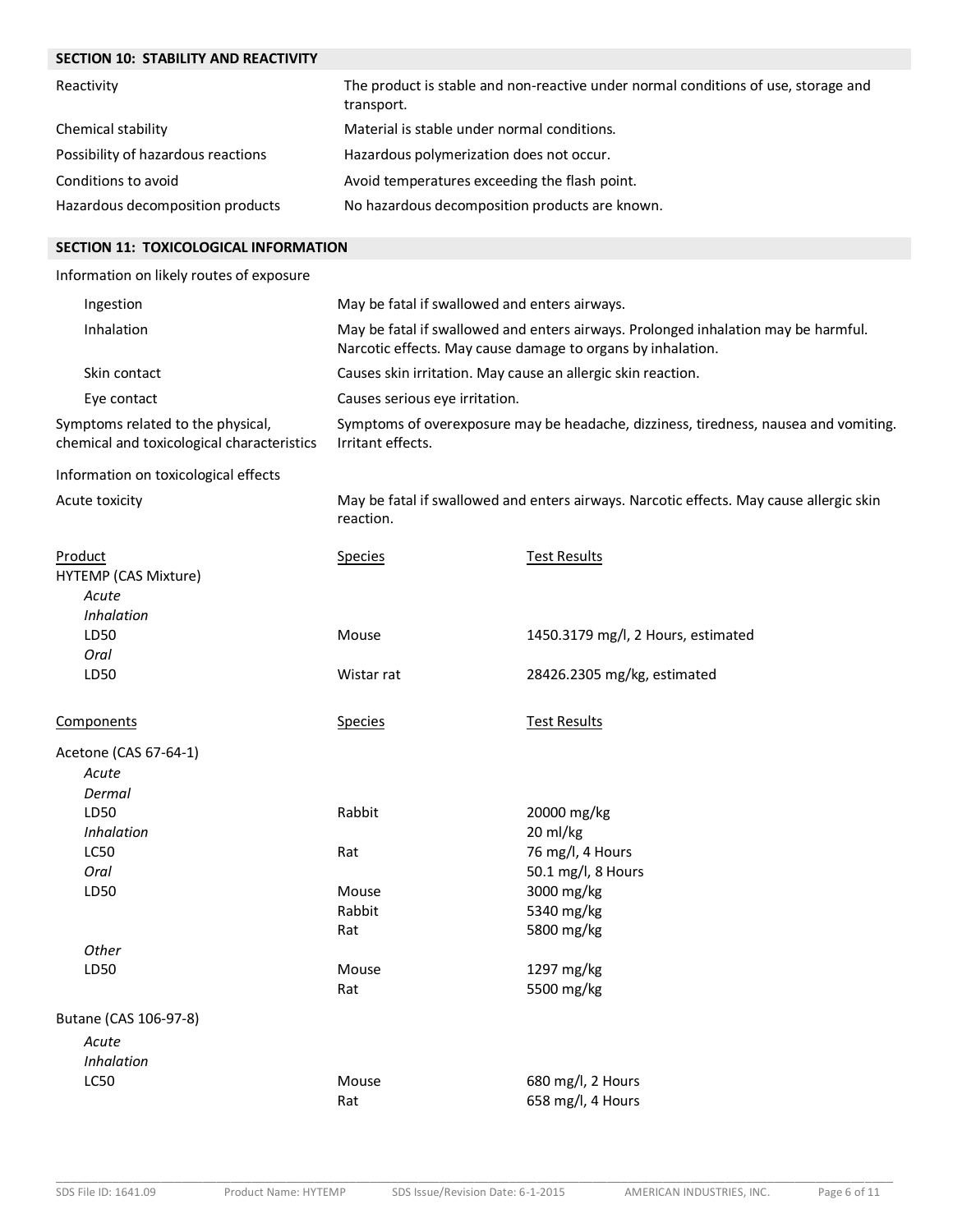| Cyclohexane (CAS 110-82-7) |            |                                              |
|----------------------------|------------|----------------------------------------------|
| Acute                      |            |                                              |
| Inhalation                 |            |                                              |
| <b>NOEL</b>                | Monkey     | 1243 mg/l, 6 Hours                           |
| Oral                       |            |                                              |
| LC50                       | Mouse      | 1300 mg/kg                                   |
|                            | Rat        | 29820 mg/kg                                  |
| n-Heptane (CAS 142-82-5)   |            |                                              |
| Acute                      |            |                                              |
| Inhalation                 |            |                                              |
| LC50                       | Rat        | 103 mg/l, 4 Hours                            |
| LD50                       | Mouse      | 75 mg/l, 2 Hours                             |
| Other                      |            |                                              |
| LD50                       | Mouse      | 222 mg/kg                                    |
| n-Hexane (CAS 110-54-3)    |            |                                              |
| Acute                      |            |                                              |
| Inhalation                 |            |                                              |
| <b>LC50</b>                | Mouse      | 48000 mg/l, 4 Hours                          |
| Oral                       |            |                                              |
| LD50                       | Rat        | 24 mg/kg                                     |
|                            | Wistar rat | 49 mg/kg                                     |
| Propane (CAS 74-98-6)      |            |                                              |
| Acute                      |            |                                              |
| Inhalation                 |            |                                              |
| <b>LC50</b>                | Rat        | > 1442.847 mg/l, 15 Minutes                  |
|                            |            | 658 mg/l/4h                                  |
|                            |            |                                              |
| Toluene (CAS 108-88-3)     |            |                                              |
| Acute                      |            |                                              |
| Dermal                     |            |                                              |
| LD50                       | Rabbit     | 12124 mg/kg                                  |
| Inhalation                 |            | 14.1 ml/kg                                   |
| <b>LC50</b>                | Mouse      | 5320 mg/l, 8 Hours                           |
|                            |            | 400 mg/l, 24 Hours                           |
|                            | Rat        | 26700 mg/l, If <1L: Consumer Commodity Hours |
|                            |            | 12200 mg/l, 2 Hours                          |
| Oral                       |            | 8000 mg/l, 4 Hours                           |
| LD50                       | Rat        | $2.6$ g/kg                                   |
| Other                      |            |                                              |
| LD50                       | Mouse      | 59 mg/kg                                     |
|                            | Rat        | 1332 mg/kg                                   |
|                            |            |                                              |

*\*Estimates for product may be based on additional component data not shown.*

| Skin corrosion/irritation         | Causes skin irritation.                                                                                             |
|-----------------------------------|---------------------------------------------------------------------------------------------------------------------|
| Serious eye damage/eye irritation | Causes serious eve irritation.                                                                                      |
| Respiratory sensitization         | Not available.                                                                                                      |
| Skin sensitization                | May cause an allergic skin reaction.                                                                                |
| Germ cell mutagenicity            | No data available to indicate product or any components present at greater than 0.1%<br>are mutagenic or genotoxic. |
| Carcinogenicity                   | Suspected of causing cancer.                                                                                        |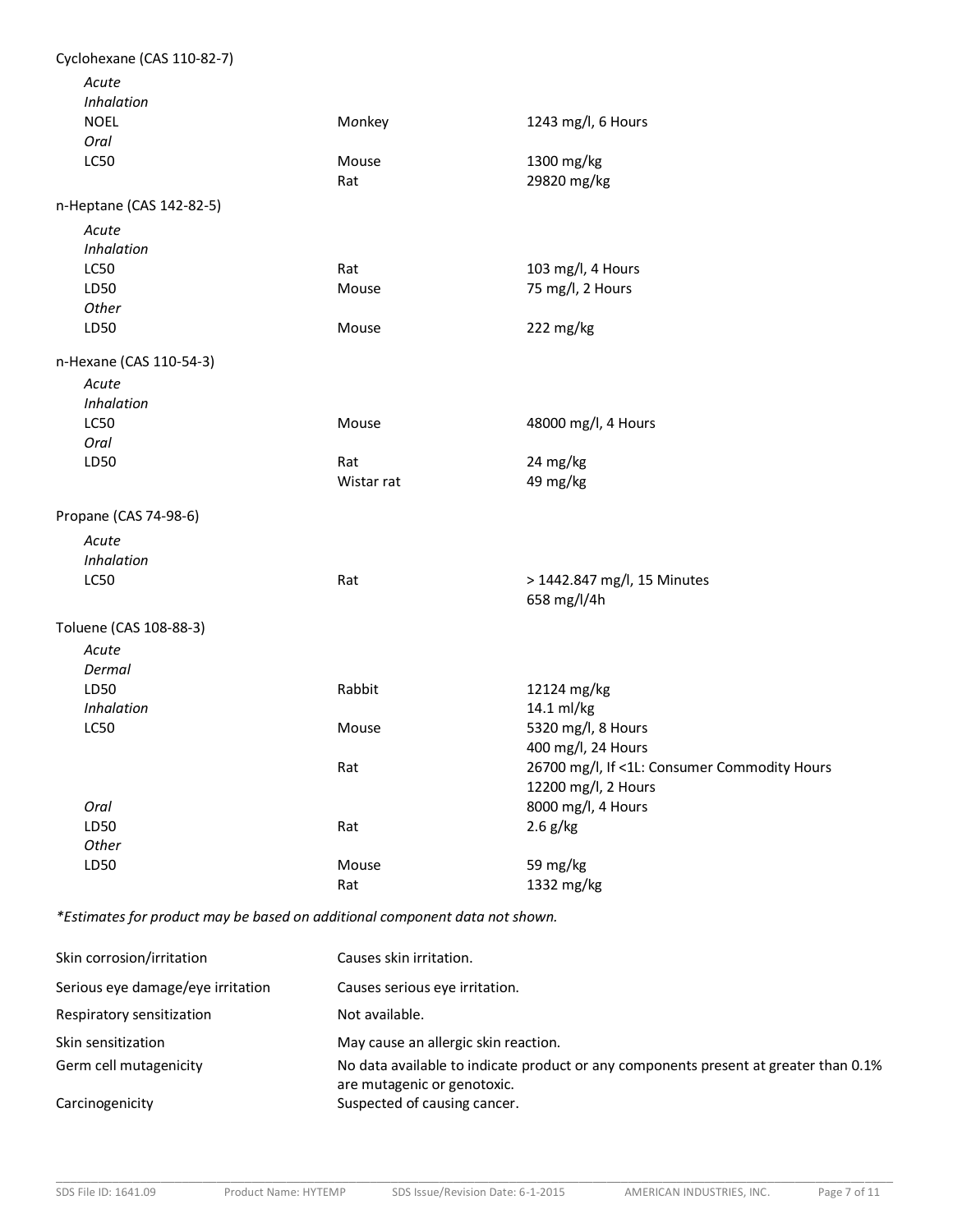| IARC Monographs, Overall Evaluation of Carcinogenicity: |                                                                                                                                                                          |  |
|---------------------------------------------------------|--------------------------------------------------------------------------------------------------------------------------------------------------------------------------|--|
| Magnesium Silicate (CAS 14807-96-6)                     | 2B Possibly carcinogenic to humans.                                                                                                                                      |  |
|                                                         | 3 Not classifiable as to carcinogenicity to humans.                                                                                                                      |  |
| Toluene (CAS 108-88-3)                                  | 3 Not classifiable as to carcinogenicity to humans                                                                                                                       |  |
| Reproductive toxicity                                   | May damage fertility or the unborn child.                                                                                                                                |  |
| Specific target organ toxicity - single<br>exposure     | Narcotic effects.                                                                                                                                                        |  |
| Specific target organ toxicity - repeated<br>exposure   | Respiratory system. Skin. Kidneys. Central nervous system. Eyes. Liver. Peripheral<br>nervous system. May cause damage to organs through prolonged or repeated exposure. |  |
| Aspiration hazard                                       | May be fatal if swallowed and enters airways.                                                                                                                            |  |
| Chronic effects                                         | Prolonged inhalation may be harmful. May cause damage to organs through prolonged<br>or repeated exposure.                                                               |  |

## **SECTION 12: ECOLOGICAL INFORMATION**

| Ecotoxicity                                     |                     | Toxic to aquatic life with long lasting effects. Accumulation in aquatic organisms is<br>expected. |                                                                           |
|-------------------------------------------------|---------------------|----------------------------------------------------------------------------------------------------|---------------------------------------------------------------------------|
| Product<br><b>HYTEMP</b>                        |                     | <b>Species</b>                                                                                     | <b>Test Results</b>                                                       |
| Algae<br>Crustacea<br><b>EC50</b>               | IC50                | Algae<br>Daphnia                                                                                   | 6323.4575 mg/L, 72 Hours, estimated<br>185.1127 mg/L, 48 Hours, estimated |
| Fish                                            | LC50                | <b>Fish</b>                                                                                        | 20.4236 mg/L, 96 Hours, estimated                                         |
| Components<br>Acetone (CAS 67-64-1)             |                     | Species                                                                                            | <b>Test Results</b>                                                       |
| Aquatic                                         |                     | Water flea (Daphnia magna)                                                                         | 21.6 - 23.9 mg/l, 48 hours                                                |
| Crustacea<br>Fish                               | <b>EC50</b><br>LC50 | Rainbow trout, Donaldson trout<br>(Oncorhynchus mykiss)                                            | 4740 - 6330 mg/l, 96 hours                                                |
| Aliphatic Petroleum Solvent<br>(CAS 64742-89-8) |                     |                                                                                                    |                                                                           |
| Algae                                           | IC50                | Algae                                                                                              | 4700 mg/L, 72 Hours                                                       |
| Cyclohexane (CAS 110-82-7)<br>Aquatic           |                     |                                                                                                    |                                                                           |
| Fish                                            | <b>LC50</b>         | Fathead minnow (Pimephales promelas)                                                               | 23.03 - 42.07 mg/l, 96 hours                                              |
| Methyl Ethyl Ketoxime (CAS 96-29-7)             |                     |                                                                                                    |                                                                           |
| Algae                                           | IC50                | Algae                                                                                              | 83 mg/L, 72 Hours                                                         |
| Crustacea                                       | EC50                | Daphnia                                                                                            | 750 mg/L, 48 Hours                                                        |
| Aquatic                                         |                     |                                                                                                    |                                                                           |
| Fish                                            | <b>LC50</b>         | Fathead minnow (Pimephales promelas)                                                               | 777 - 914 mg/l, 96 hours                                                  |
| n-Heptane (CAS 142-82-5)                        |                     |                                                                                                    |                                                                           |
| Aquatic<br>Fish                                 | <b>LC50</b>         | Mozambique tilapia (Tilapia mossambica)                                                            | 375 mg/l, 96 hours                                                        |
| n-Hexane (CAS 110-54-3)                         |                     |                                                                                                    |                                                                           |
| <b>Aquatic</b>                                  |                     |                                                                                                    |                                                                           |
| Fish                                            | LC50                | Fathead minnow (Pimephales promelas)                                                               | 2.101 - 2.981 mg/l, 96 hours                                              |
| Toluene (CAS 108-88-3)                          |                     |                                                                                                    |                                                                           |
| Algae                                           | IC50                | Algae                                                                                              | 433.0001 mg/L, 72 Hours                                                   |
| Crustacea<br>Aquatic                            | <b>EC50</b>         | Daphnia                                                                                            | 7.645 mg/L, 48 Hours                                                      |
| Crustacea                                       | <b>EC50</b>         | Water flea (Daphnia magna)                                                                         | 5.46 - 9.83 mg/l, 48 hours                                                |
| Fish                                            | <b>LC50</b>         | Coho salmon, silver salmon<br>(Oncorhynchus kisutch)                                               | 8.11 mg/l, 96 hours                                                       |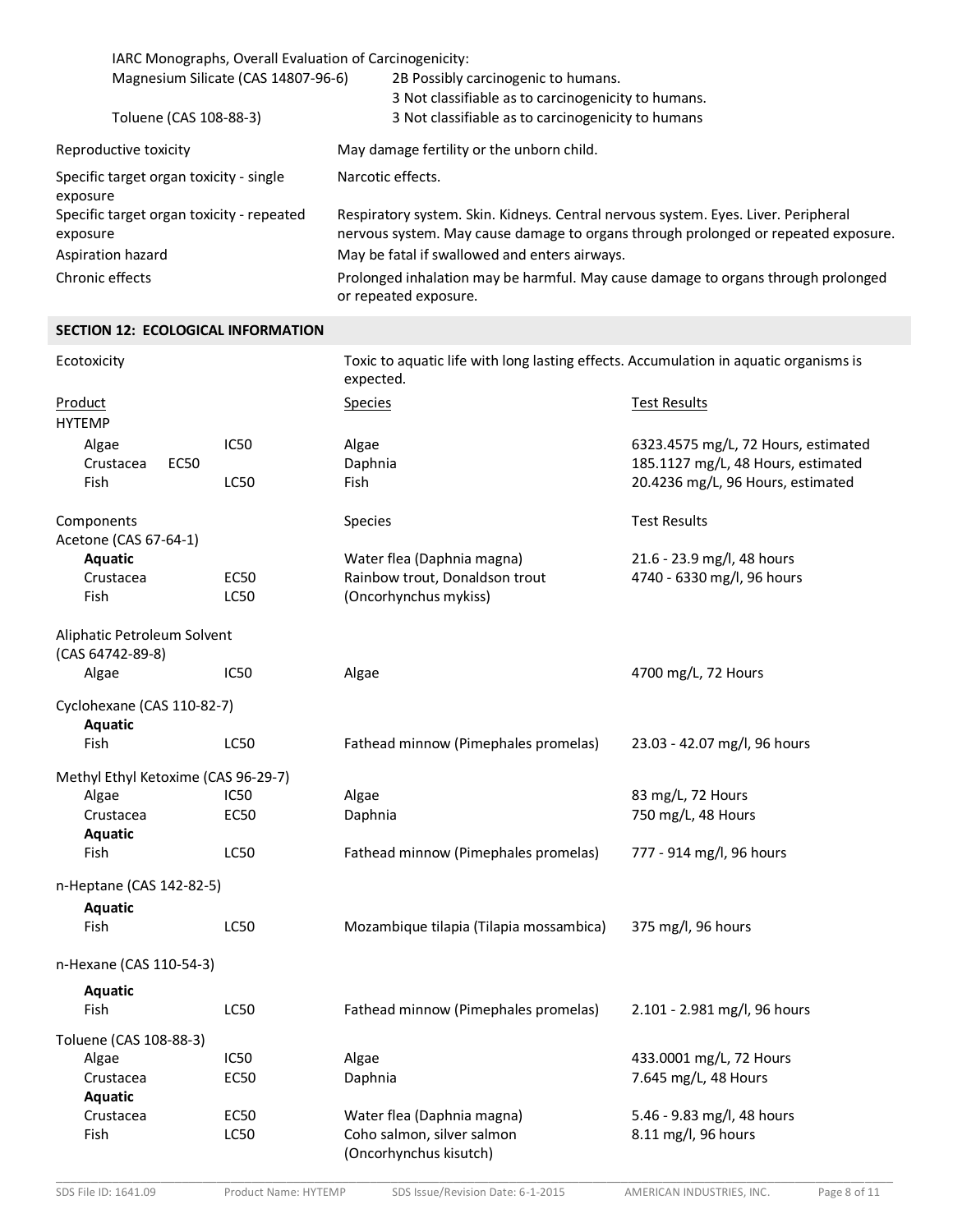*\*Estimates for product may be based on additional component data not shown.*

| Persistence and degradability                                                    |         | No data is available on the degradability of this product.                                                                                                                                                                                                                                                                                               |  |
|----------------------------------------------------------------------------------|---------|----------------------------------------------------------------------------------------------------------------------------------------------------------------------------------------------------------------------------------------------------------------------------------------------------------------------------------------------------------|--|
| Bioaccumulative potential                                                        |         | No data available.                                                                                                                                                                                                                                                                                                                                       |  |
| Partition coefficient n-octanol / water (log Kow)                                |         |                                                                                                                                                                                                                                                                                                                                                          |  |
| Acetone                                                                          | $-0.24$ |                                                                                                                                                                                                                                                                                                                                                          |  |
| Propane                                                                          | 2.36    |                                                                                                                                                                                                                                                                                                                                                          |  |
| Toluene                                                                          | 2.73    |                                                                                                                                                                                                                                                                                                                                                          |  |
| <b>Butane</b>                                                                    | 2.89    |                                                                                                                                                                                                                                                                                                                                                          |  |
| Cyclohexane                                                                      | 3.44    |                                                                                                                                                                                                                                                                                                                                                          |  |
| n-Hexane                                                                         | 3.9     |                                                                                                                                                                                                                                                                                                                                                          |  |
| n-Heptane                                                                        | 4.66    |                                                                                                                                                                                                                                                                                                                                                          |  |
| Mobility in soil                                                                 |         | No data available.                                                                                                                                                                                                                                                                                                                                       |  |
| Other adverse effects                                                            |         | No other adverse environmental effects (e.g. ozone depletion, photochemical ozone<br>creation potential, endocrine disruption, global warming potential) are expected from<br>this component.                                                                                                                                                            |  |
| <b>SECTION 13: DISPOSAL CONSIDERATIONS</b>                                       |         |                                                                                                                                                                                                                                                                                                                                                          |  |
| Disposal instructions<br>with local/regional/national/international regulations. |         | Collect and reclaim or dispose in sealed containers at licensed waste disposal site.<br>Contents under pressure. Do not puncture, incinerate or crush. Do not allow this<br>material to drain into sewers/water supplies. Do not contaminate ponds, waterways or<br>ditches with chemical or used container. Dispose of contents/container in accordance |  |
| Local disposal regulations                                                       |         | Dispose in accordance with all applicable regulations.                                                                                                                                                                                                                                                                                                   |  |
| Hazardous waste code                                                             |         | The waste code should be assigned in discussion between the user, the producer and<br>the waste disposal company.                                                                                                                                                                                                                                        |  |
| US RCRA Hazardous Waste U List:<br>Reference                                     |         | Acetone (CAS 67-64-1)<br>U002<br>Cyclohexane (CAS 110-82-7)<br>U056<br>Toluene (CAS 108-88-3)<br>U220                                                                                                                                                                                                                                                    |  |
| Waste from residues / unused products                                            |         | Dispose of in accordance with local regulations. Empty containers or liners may retain<br>some product residues. This material and its container must be disposed of in a safe<br>manner (see: Disposal instructions).                                                                                                                                   |  |
| Contaminated packaging                                                           |         | Since emptied containers may retain product residue, follow label warnings even after<br>container is emptied.                                                                                                                                                                                                                                           |  |

#### **SECTION 14: TRANSPORT INFORMATION**

| <b>SECTION 14: TRANSPORT INFORMATION</b> |                                                                         |
|------------------------------------------|-------------------------------------------------------------------------|
| <b>DOT</b>                               |                                                                         |
| UN number                                | UN1950                                                                  |
| UN proper shipping name                  | Aerosols, flammable                                                     |
| Transport hazard class(es)               | 2.1                                                                     |
| Subsidiary class(es)                     | Not available.                                                          |
| Packing group                            | Not available.                                                          |
| Special precautions for user             | Read safety instructions, SDS and emergency procedures before handling. |
| Labels required                          | 2.1                                                                     |
| Special provisions                       | N82                                                                     |
| Packaging exceptions                     | 306                                                                     |
| Packaging non bulk                       | None                                                                    |
| Packaging bulk                           | None                                                                    |
|                                          |                                                                         |

This product meets the exception requirements of section 173.306 as a limited quantity and may be shipped as a limited quantity. Until 12/31/2020, the "Consumer Commodity - ORM-D" marking may still be used in place of the new limited quantity diamond mark for packages of UN 1950 Aerosols. Limited quantities require the limited quantity diamond mark on cartons after 12/31/20 and may be used now in place of the "Consumer Commodity ORM-D" marking and both may be displayed concurrently.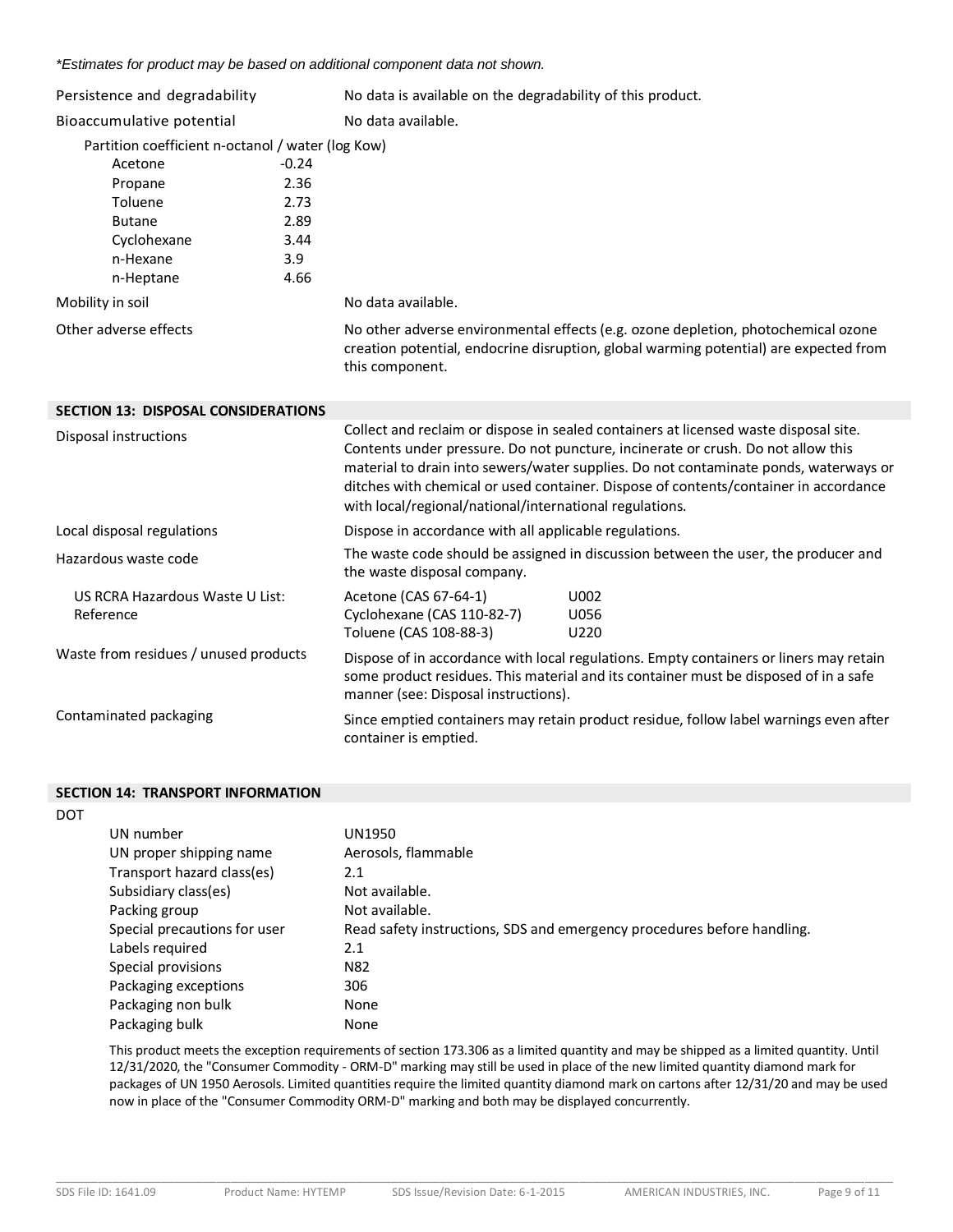| <b>IATA</b>             | UN number                                                                    | <b>UN1950</b>                                                                                   |  |  |
|-------------------------|------------------------------------------------------------------------------|-------------------------------------------------------------------------------------------------|--|--|
| UN proper shipping name |                                                                              | Aerosols, flammable                                                                             |  |  |
|                         | Transport hazard class(es)                                                   | 2.1                                                                                             |  |  |
|                         | Subsidiary class(es)                                                         |                                                                                                 |  |  |
|                         | Packaging group                                                              | Not available.                                                                                  |  |  |
|                         | Environmental hazards                                                        | <b>Yes</b>                                                                                      |  |  |
|                         | Labels required                                                              | 2.1                                                                                             |  |  |
|                         | <b>ERG Code</b>                                                              | 10 <sub>L</sub>                                                                                 |  |  |
|                         | Special precautions for user                                                 | Read safety instructions, SDS and emergency procedures before handling.                         |  |  |
|                         | Packaging Exceptions                                                         | LTD QTY                                                                                         |  |  |
|                         | <b>SECTION 15: REGULATORY INFORMATION</b>                                    |                                                                                                 |  |  |
|                         |                                                                              | This product is a "Hazardous Chemical" as defined by the OSHA Hazard Communication Standard, 29 |  |  |
|                         | US federal regulations                                                       | CFR 1910.1200.                                                                                  |  |  |
|                         |                                                                              | TSCA Section 12(b) Export Notification (40 CFR 707, Subpt. D): Not regulated.                   |  |  |
|                         |                                                                              | CERCLA Hazardous Substance List (40 CFR 302.4):                                                 |  |  |
|                         | Acetone (CAS 67-64-1)                                                        | <b>LISTED</b>                                                                                   |  |  |
|                         |                                                                              | Cyclohexane (CAS 110-82-7)<br>LISTED                                                            |  |  |
|                         | n-Hexane (CAS 110-54-3)                                                      | LISTED                                                                                          |  |  |
|                         | Toluene (CAS 108-88-3)                                                       | <b>LISTED</b>                                                                                   |  |  |
|                         | US OSHA Specifically Regulated Substances (29CFR 1910.1001-1050): Not Listed |                                                                                                 |  |  |
|                         |                                                                              | SARA 304 Emergency release notification: Not regulated.                                         |  |  |
|                         |                                                                              |                                                                                                 |  |  |
|                         |                                                                              | Superfund Amendments and Reauthorization Act of 1986 (SARA)                                     |  |  |
|                         | Hazard categories                                                            | Immediate Hazard - Yes                                                                          |  |  |
|                         |                                                                              | Delayed Hazard - Yes                                                                            |  |  |
|                         |                                                                              | Fire Hazard - Yes                                                                               |  |  |
|                         |                                                                              | Pressure Hazard - Yes                                                                           |  |  |
|                         |                                                                              | Reactivity Hazard - No                                                                          |  |  |
|                         |                                                                              | SARA 302 Extremely hazardous substance: No                                                      |  |  |
|                         | SARA 311/312 Hazardous chemical: No                                          |                                                                                                 |  |  |
|                         | Other federal regulations                                                    |                                                                                                 |  |  |
|                         |                                                                              | Clean Air Act (CAA) Section 112 Hazardous Air Pollutants (HAPs) List                            |  |  |
|                         |                                                                              |                                                                                                 |  |  |

Clean Air Act (CAA) Section 112 Hazardous Air Pollutants (HAPs) List n-Hexane (CAS 110-54-3) Toluene (CAS 108-88-3) Clean Air Act (CAA) Section 112(r) Accidental Release Prevention (40 CFR 68.130) Butane (CAS 106-97-8) Propane (CAS 74-98-6) Safe Drinking Water Act: Not regulated (SDWA) Drug Enforcement Administration (DEA). List 2, Essential Chemicals (21 CFR 1310.02(b) and 1310.04(f)(2) And Chemical Code Number Acetone (CAS 67-64-1) 6532 Toluene (CAS 108-88-3) 6594 Drug Enforcement Administration (DEA). List 1 & 2 Exempt Chemical Mixtures (21 CFR 1310.12(c)) Acetone (CAS 67-64-1) 35 % weight/volumn Toluene (CAS 108-88-3) 35 % weight/volumn DEA Exempt Chemical Mixtures Code Number Acetone (CAS 67-64-1) 6532 Toluene (CAS 108-88-3) 594 Food and Drug Administration (FDA): Not regulated.